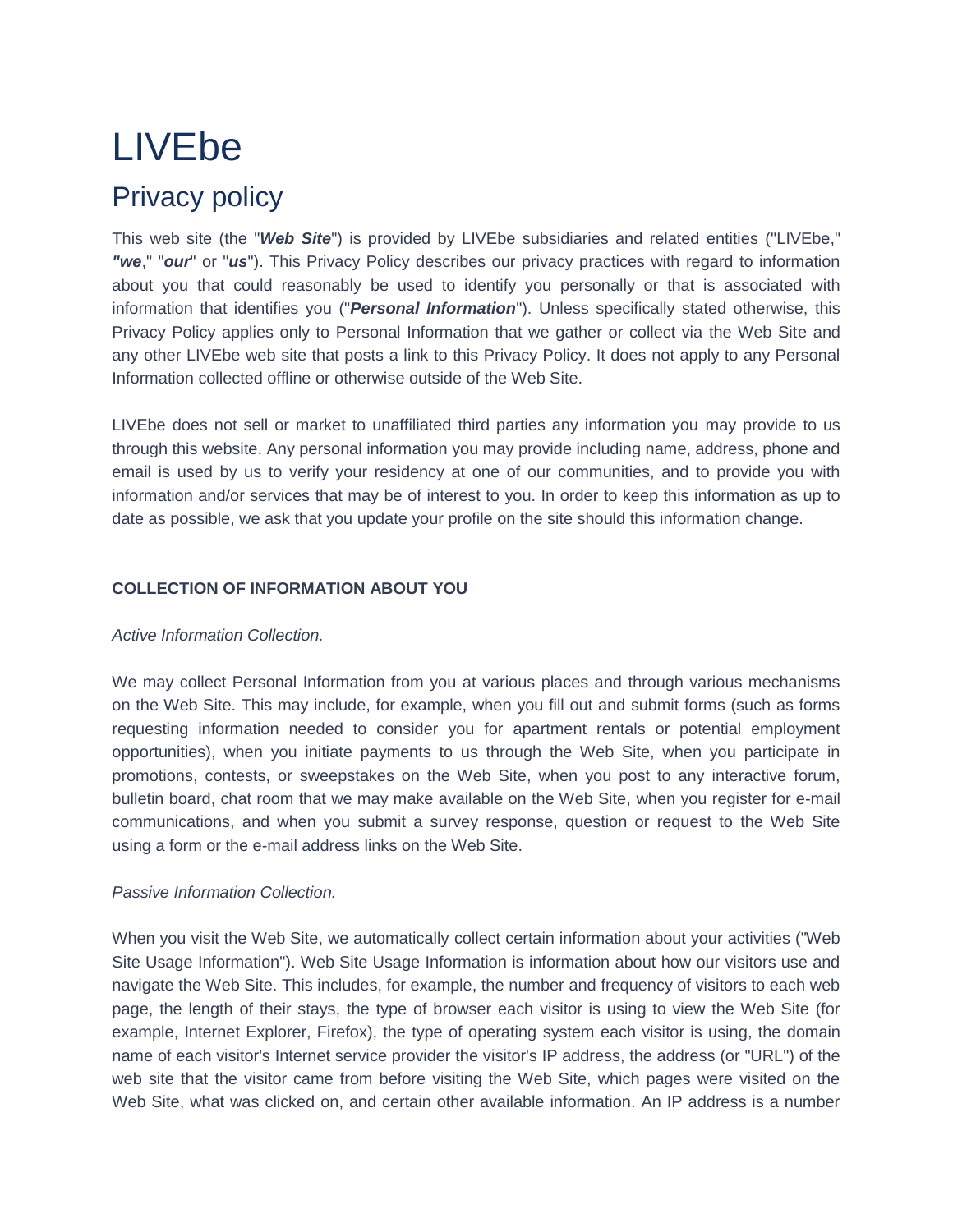that is automatically assigned to your computer whenever you access the Internet, which our web servers use to identify where to send the information your computer requests. When you request pages from the Web Site, our servers log your IP address as well as information about your activities on those pages. To collect this Web Site Usage Information, the Web Site and any e-mails sent to you by the Web Site (or otherwise by LIVEbe.) may utilize *cookies, web beacons, embedded scripts* or similar technologies.

- A *cookie* is a small data file sent to your browser when you visit the Web Site, and stored on your computer. Cookies automatically identify your web browser to the Web Site whenever you visit the Web Site, and may make navigating and using the Web Site easier for you. Also, by tracking how and when you use the Web Site, cookies help us determine which areas are popular and which are not. Additionally, accepting cookies may allow you to, among other things, personalize and enhance your experience on the Web Site. If you do not wish to allow for use of cookies, you can generally opt-out of providing this information by setting your browser to reject cookies. However, please be aware that some areas of the Web Site may not provide you with an acceptable user experience if you have disabled the use of cookies.
- A *web beacon* is a small, often invisible, graphic element included in a web page or e-mail. It allows the party that set the web beacon to monitor and collect certain limited information about the viewer of the web page or e-mail message (such as the type of browser downloading the web beacon, the IP address of the computer that the web beacon is sent to and the time the web beacon was viewed, as well as the URL of the page the web beacon comes from). We may use web beacons for many purposes, such as to count visitors to the Web Site, or to monitor how visitors navigate the Web Site, and we may include web beacons or similar technologies in e-mails in order to count how many e-mails (or particular articles, links, etc.) we sent were actually opened.
- An *embedded script* is programming code that is designed to collect information about your interactions with the Web Site. It is temporarily downloaded onto your computer from our Web server or a third party we work with, is active only while you are connected to the Web Site, and is deleted thereafter.

Web Site Usage Information is frequently anonymous information, since it is not normally associated with you or your identity. It may be used for a number of purposes, such as system administration, to help us understand the demographics of the visitors to the Web Site, to enhance the performance and usefulness of the Web Site, to report aggregate information to our business partners, or to audit use of the Web Site. If Web Site Usage Information is combined with your Personal Information in a manner that it is directly associated with your identity, then it will be treated as Personal Information under this Privacy Policy.

#### *Offline Collection from You.*

LIVEbe may also collect Personal Information from you through means other than the Web Site. This may include offline collection, such as when you submit a paper application to rent an apartment, make a rent payment by check, or call or visit the management office at an LIVEbe property or a quality control survey. It may also include e-mails that you send to us separate from the Web Site. This Privacy Policy does *not* apply to Personal Information that you provide to us through means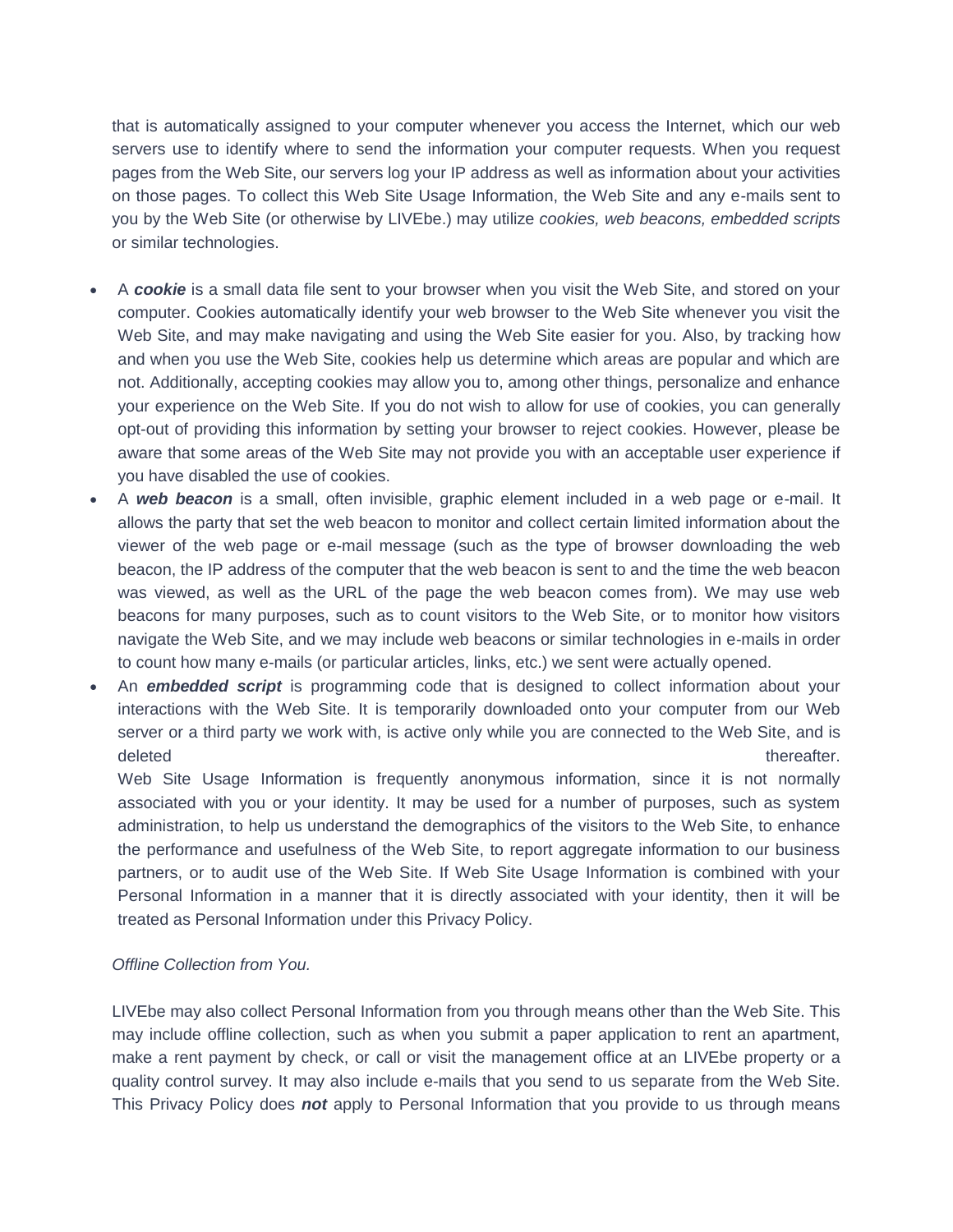other than the Web Site. However, if we combine the Personal Information we collect from you outside of the Web Site with Personal Information that we collect through the Web Site, we will apply this Privacy Policy to the combined information, unless specifically disclosed otherwise.

#### *Information Collected from Other Sources.*

We may receive Personal Information about you from other sources. For example, if you are applying for an apartment, condo, corporate housing, or employment, either via the Web Site or offline, we may obtain information from third parties about your creditworthiness, among other information, as part of the application process. This Privacy Policy does *not* apply to Personal Information about you that we receive from other sources. However, we may combine the information we receive from these other sources with Personal Information we collect through the Web Site. In those cases, we will apply this Privacy Policy to the combined information, unless specifically disclosed otherwise.

# *Children.*

The Web Site is not directed to children younger than age thirteen (13). We do not knowingly collect Personal Information from children under the age of thirteen (13) on the Web Site and we will delete any information later determined to be from a person younger than age thirteen (13).

# **USE OF PERSONAL INFORMATION**

We retain and use Personal Information to: (1) provide you with services or process transactions that you have requested; (2) communicate with you regarding information, features or offers that we believe will be of interest to you; (3) respond to your questions or other requests; (4) contact you with regard to the Web Site; (5) process any applications, payments or changes to your account information; (6) process other information or Personal Information that you submit through the Web Site; (7) conduct user surveys; (8) contact you regarding a sweepstakes, contest or promotion in which you have participated, and (9) fulfill other purposes disclosed at the time you provide your Personal Information. We may also use the information you provide to improve the Web Site or LIVEbe services, to customize your experience on the Web Site, to serve you specific content, or for other business purposes.

# **SHARING OF PERSONAL INFORMATION WITH THIRD PARTIES**

We do not share your Personal Information with third parties for those third parties' marketing purposes. We may share non-personally identifiable information, such as Web Site Usage Information or other aggregated user statistics, with third parties. In addition, we may share your Personal Information as set forth in this Privacy Policy, in any manner in which you expressly consent via the Web Site, or in the following circumstances:

#### *Affiliated or Subsidiary Companies.*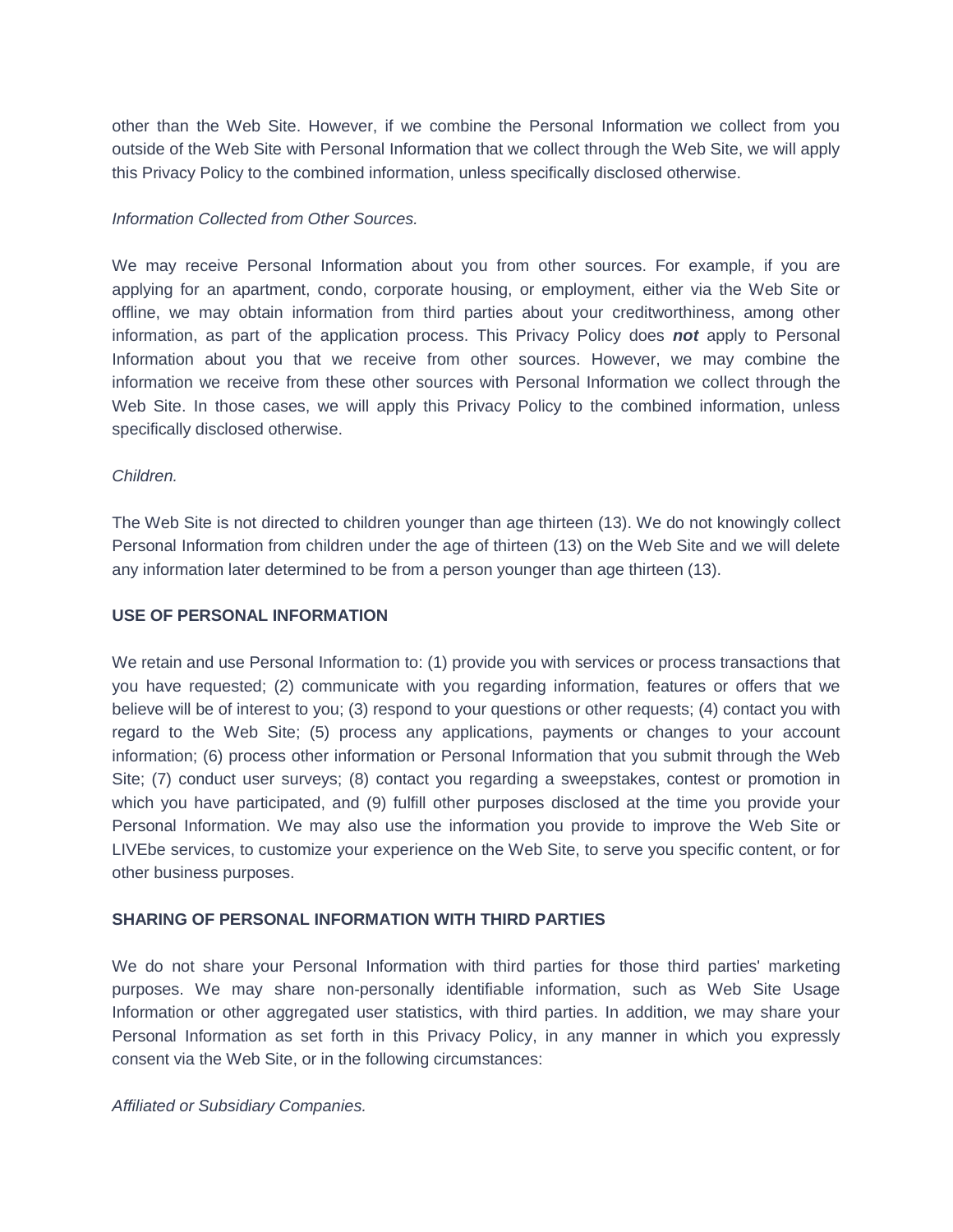We may share Personal Information with our affiliated or subsidiary companies who require access to Personal Information for business purposes related to your tenancy or to process any application, request, inquiry, or other information or Personal Information you submit via the Web Site. This includes the owner of any community where you make application or where you lease, as well as the management company for such community.

#### *Third parties providing services on our behalf.*

We may share your Personal Information with third parties who perform services on our behalf or on behalf of the owner of one of our properties. This includes, without limitation, third parties that send communications, process payments, analyze data, assist with utility billing or renters insurance, provide credit checks, resident screening, or collection services, provide marketing assistance, or create, host and/or provide customer service on our behalf. These third parties may have access to Personal information in order to provide these services to us or on our behalf.

# *Legal Requirements and Law Enforcement.*

We may disclose Personal Information when we believe in good faith that the law requires it; at the request of governmental authorities conducting an audit or investigation; pursuant to a court order, subpoena, or discovery request in litigation; to verify or enforce compliance with our Terms of Use or other agreements or policies governing the Web Site and applicable laws, rules, and regulations; or whenever we believe disclosure is necessary to limit our legal liability or to protect or enforce the rights, interests, or safety of the Web Site, its users or other third parties. We also reserve the right to report to law enforcement agencies any activities that we, in good faith, believe to be unlawful.

# *Sweepstakes and Promotions.*

If you choose to enter a sweepstakes, contest or other promotion, your personal information may be disclosed to third parties in connection with the administration of such promotion, including, without limitation, in connection with winner selection, prize fulfillment, and as required by law, such as on a winners list. Also, by entering a promotion, you are agreeing to the official rules that govern that promotion, which may contain specific requirements of you, including, except where prohibited by law, allowing the sponsor(s) of the promotion to use your name, voice and/or likeness in advertising or marketing associated with the promotion.

# *Corporate Change.*

We reserve the right to disclose and transfer your Personal Information in connection with a corporate merger, consolidation, restructuring, financing, sale of substantially all assets, or other corporate change. In addition, when a potential buyer is interested in purchasing one of our properties, we may provide the potential buyer with information about the property and the tenants who live there, which may include your Personal Information. Upon the sale of the property in which you live, all of your Personal Information may be transferred to the purchaser.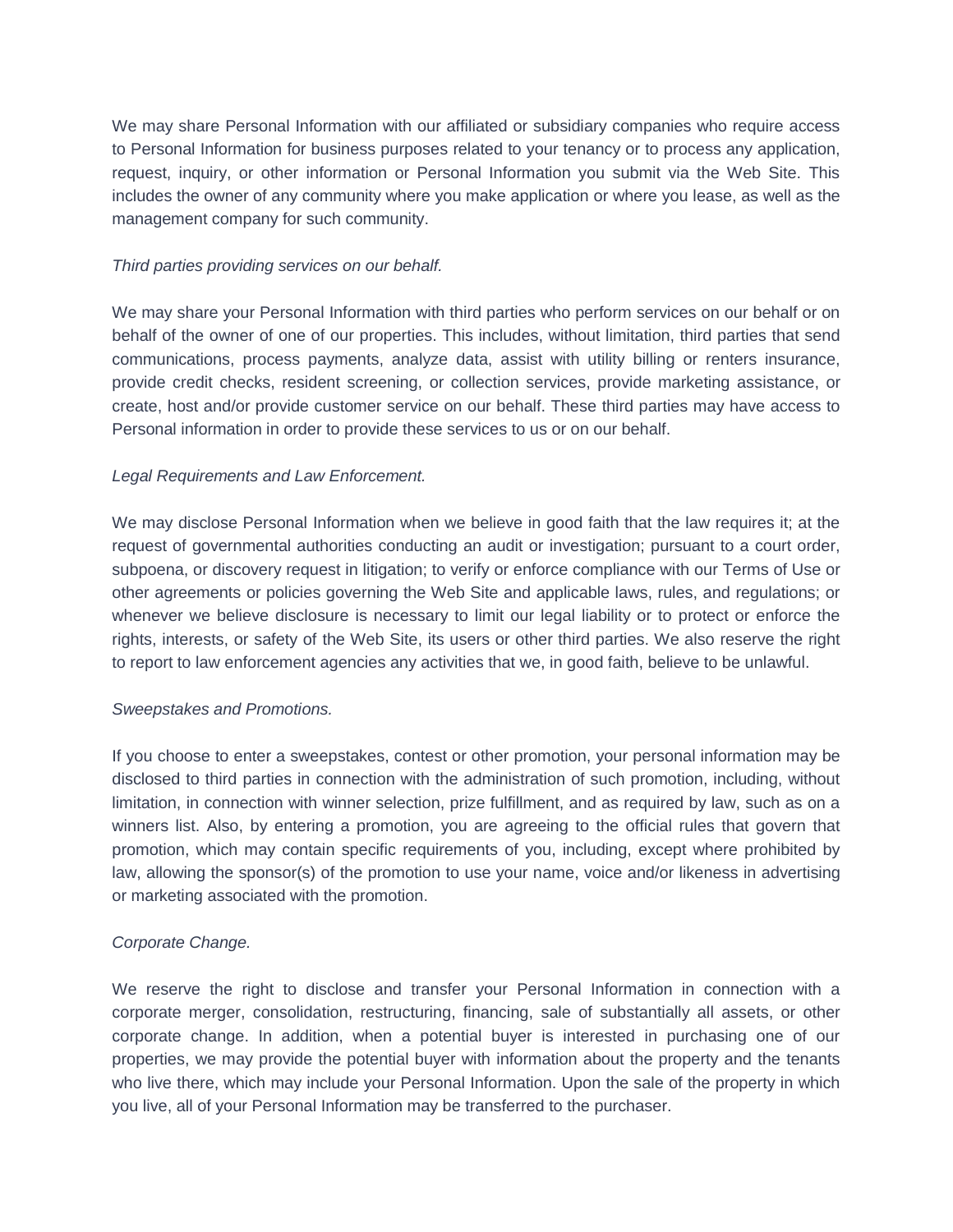#### **UPDATING YOUR INFORMATION**

Depending on the functionality associated with the Web Site feature you are using, you may be able to update certain of your Personal Information on the Web Site.

Please note that in accordance with our routine corporate record-keeping practices, we may delete certain records that contain your Personal Information. We are under no obligation to store such information indefinitely and disclaim any liability arising out of, or related to, the destruction of such information.

# **SECURITY OF PERSONAL INFORMATION**

While we take reasonable steps to secure your Personal Information, no data transmission over the Internet can be guaranteed to be completely secure. Likewise, no storage or processing of your Personal Information on the Web Site or on other servers or databases to which the information may be transferred can be guaranteed to be completely secure. Please consider this prior to submitting your Personal Information to us via the Web Site.

We use current security measures to safeguard your personal information:

- All of the personal information you provide us is stored in a secure computing environment protected by secure firewalls and intrusion prevention systems to avert unauthorized access.
- We protect the confidentiality of your data by encrypting sensitive information.
- We build information security into our systems and networks using internationally recognized security standards, regulations, and industry-based best practices.
- We control access so that only people who need to access the information are able to. All staff of LIVEbe. are required to adhere to our policies on confidentiality and security.
- When you access secure areas of our web sites, we use the Secure Sockets Layer (SSL) protocol to provide you with the safest, most secure web experience possible. SSL technology enables encryption (scrambling) of sensitive information, including passwords and banking information, during your online session. There are two cues to show you that you are using a secure area. First, the web site address (or URL) appears as https:// (instead of just http://) - the "s" is for "secure." Second, a lock or key indicator appears in the status bar of your web browser. We use https:// only for secure pages, i.e. pages that transfer confidential information. Pages that are only used for product offerings will still use the regular http:// since no sensitive information is being passed through them.
- Secure areas of the site have a time-out feature. If you leave your secure session inactive for some time, it times-out to prevent unauthorized access.

# **THIRD PARTY CONTENT**

When you are on the Web Site, certain content may be served by a third party. These third parties may also drop their own cookies and/or use web beacons or embedded scripts, which may be used